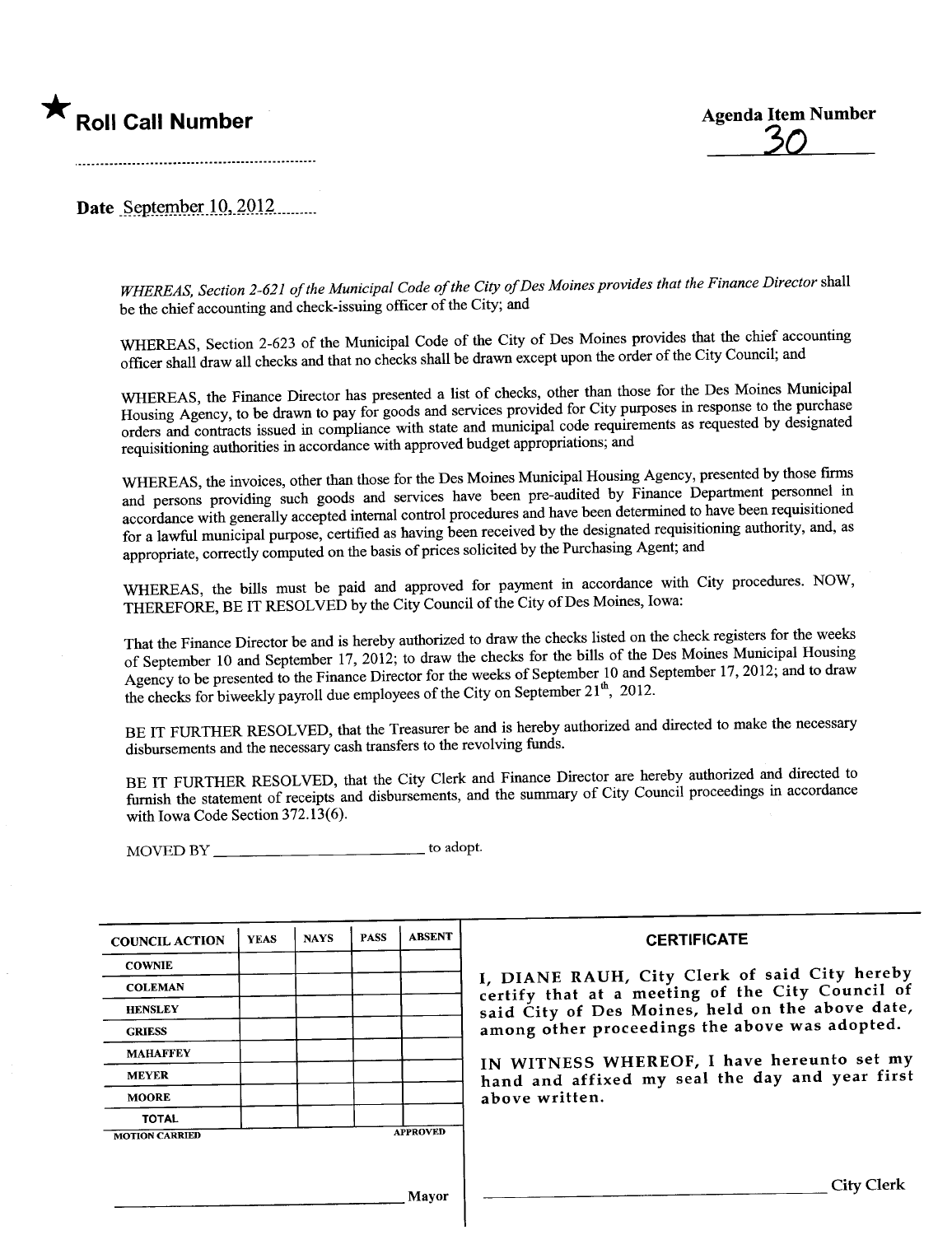### DES MOINES ENGINEERING DEPARTMENT CONSTRUCTION CONTRACT PARTIAL PAYMENT REQUEST



~o

# For Check Register of September 7, 2012<br>As approved by City Council on August 27, 2012 As approved by City Council on

(Roll Call No. 12-1363)

September 04, 2012 Page No.1

The work performed associated with the following listed construction contract partial payments has been constructed in substantial compliance with the plans and specifications, and the Engineering Department hereby requests that the Finance Department process payment to the following contractors:

| <b>Project Title</b>                                      | Contractor                                                                                            | Partial<br>Payment<br>No.                                                                   | <b>Partial</b><br>Payment<br>Amount                                                                                                                                                                                            |
|-----------------------------------------------------------|-------------------------------------------------------------------------------------------------------|---------------------------------------------------------------------------------------------|--------------------------------------------------------------------------------------------------------------------------------------------------------------------------------------------------------------------------------|
| S.W. 9th Street and DART Way Intersection<br>Improvements | Grimes Asphalt & Paving<br>Corp.<br>Kurt Rasmussen, President<br>5550 NE 22nd Street<br>P.O. Box 3374 | 05                                                                                          | \$397,167.39                                                                                                                                                                                                                   |
| STP-1945(782)--2C-77                                      |                                                                                                       |                                                                                             |                                                                                                                                                                                                                                |
| 2012 Sewer Repair - Contract 1                            | J & K Contracting, LLC<br>Jeremy Feldmann, President<br>1307 East Lincoln Way<br>PO Box 1790          | 04                                                                                          | \$215,453.03                                                                                                                                                                                                                   |
| Disaster Number: FEMA-1930                                |                                                                                                       |                                                                                             |                                                                                                                                                                                                                                |
|                                                           |                                                                                                       |                                                                                             |                                                                                                                                                                                                                                |
| Grand Avenue Bridge over Walnut Creek                     | Jenco Construction Inc.<br>Herluf H.S. Jensen, President<br>6804 NW 2nd Street                        | 04                                                                                          | \$3,676.30                                                                                                                                                                                                                     |
| BRM-1945(738)--8N-77                                      |                                                                                                       |                                                                                             |                                                                                                                                                                                                                                |
| 6th Avenue over Des Moines River Bridge<br>Rehabilitation | Jensen Construction<br>Company<br>Kurt E. Rasmussen, Owner<br>5550 NE 22nd Street                     | 05                                                                                          | \$264,239.56                                                                                                                                                                                                                   |
| STP-U-1945(787)--70-77                                    |                                                                                                       |                                                                                             |                                                                                                                                                                                                                                |
| Requested by:                                             | Funds available:                                                                                      |                                                                                             |                                                                                                                                                                                                                                |
| Jeb E. Brewer, P.E.                                       | Scott E. Sanders                                                                                      |                                                                                             |                                                                                                                                                                                                                                |
|                                                           | RB<br>Des Moines City Engineer                                                                        | Des Moines, IA 50313<br>Ames, IA 50010-1790<br>Des Moines, IA 50313<br>Des Moines, IA 50313 | NOTE: Make payable to: J & K Contracting, LLC, Escrow Account #8761186223, and send to: North American<br>Construction Services, Inc., 1710 Douglas Drive N., Suite109, Golden Valley, MN 55422<br>Des Moines Finance Director |

**1669 City Clerk**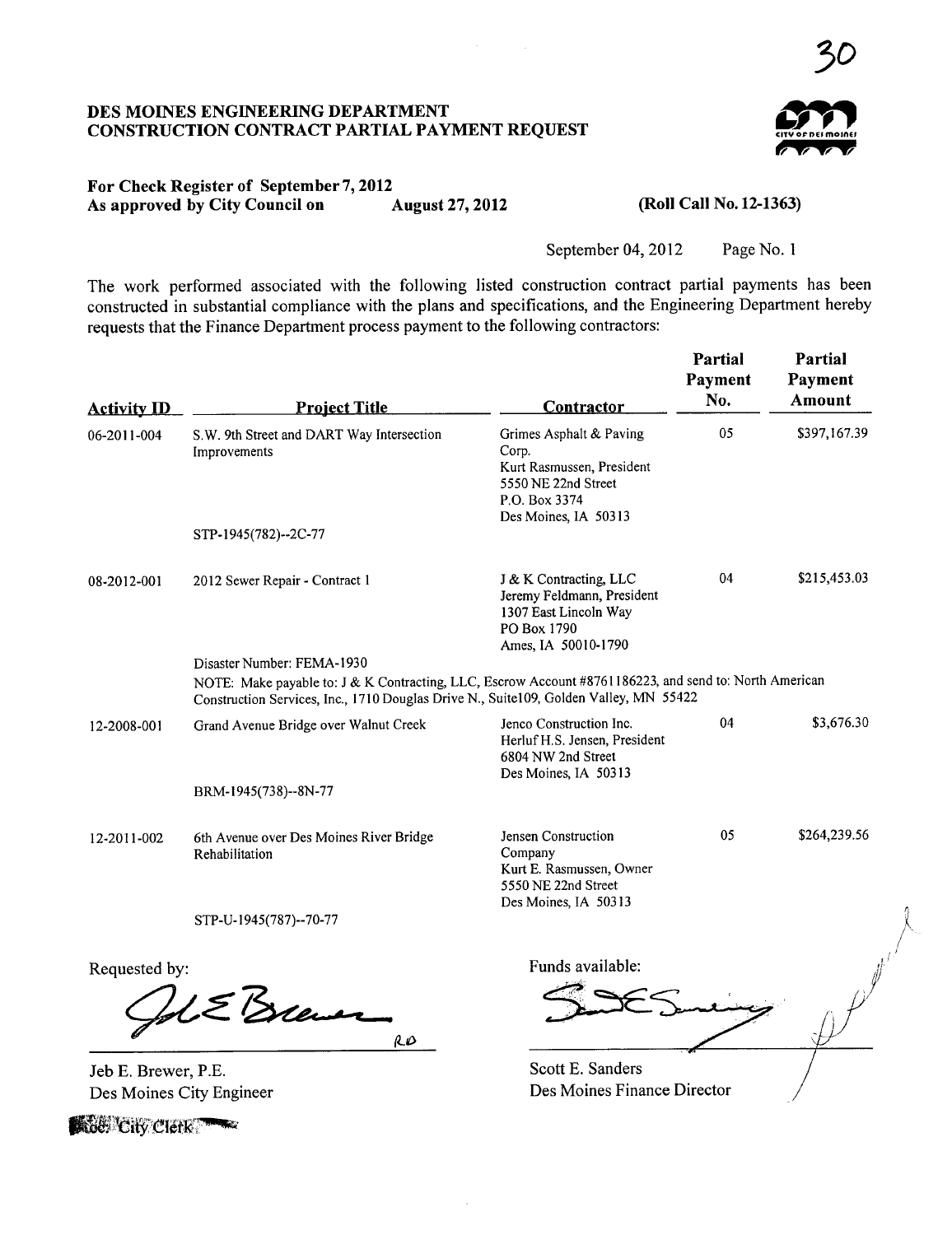### DES MOINES ENGINEERING DEPARTMENT CONSTRUCTION CONTRACT PARTIAL PAYMENT REQUEST



30

## For Check Register of August 31,2012 As approved by City Council on August 27, 2012

(Roll Call No.)  $\sqrt{2}$  -  $\sqrt{363}$ 

August 27,2012 Page No. I

The work performed associated with the following listed construction contract partial payments has been constructed in substantial compliance with the plans and specifications, and the Engineering Department hereby requests that the Finance Department process payment to the following contractors:

| <b>Activity ID</b> | <b>Project Title</b>                                     | <b>Contractor</b>                                                                                                                  | Partial<br>Payment<br>No. | Partial<br>Payment<br>Amount |
|--------------------|----------------------------------------------------------|------------------------------------------------------------------------------------------------------------------------------------|---------------------------|------------------------------|
| 06-2011-006        | Hubbell Elementary School Enhanced School<br>Crossings   | <b>Absolute Concrete</b><br>Construction, Inc.<br>Sonny E. Hall, President<br>PO Box 148<br>505 1st Avenue<br>Slater, IA 50244     | 03                        | \$4,425.69                   |
|                    | SRTS-U-1945(768)--8U-77                                  |                                                                                                                                    |                           |                              |
| 06-2012-001        | 2012 HMA Pavement Scarification and Resurfacing          | OMG Midwest, Inc. d/b/a<br>Des Moines Asphalt &<br>Paving<br>James Gauger, President<br>P.O. Box 3365<br>Des Moines, IA 50316-0365 | 02                        | \$25,178.36                  |
| 06-2012-003        | 2012 Expanded Street Resurfacing Program -<br>Contract 1 | Grimes Asphalt & Paving<br>Corp.<br>Kurt Rasmussen, President<br>5550 NE 22nd Street<br>P.O. Box 3374<br>Des Moines, IA 50313      | 01                        | \$30,706.32                  |
| 08-2011-002        | Tonawanda Drive Ravine Improvements<br>I-JOBS #495       | Corell Contractor, Inc.<br>Grant S. Corell, President<br>1300 Lincoln Street<br>West Des Moines, IA 50265                          | 08                        | \$47,304.28                  |
| 08-2012-003        | 2012 Levee Improvements - Contract 1                     | Reilly Construction Co., Inc.<br>Chris R. Reilly, President<br>110 E. Main Street<br>PO Box 99<br>Ossian, IA 52161                 | 04                        | \$88,062.47                  |
| 09-2011-005        | 2011 ADA Sidewalk Ramp Program - Contract 2              | MPS Engineers, P.C.<br>Umesh G. Shetye, President<br>1444 Illinois Street<br>Des Moines, IA 50314                                  | 07                        | \$50,281.25                  |